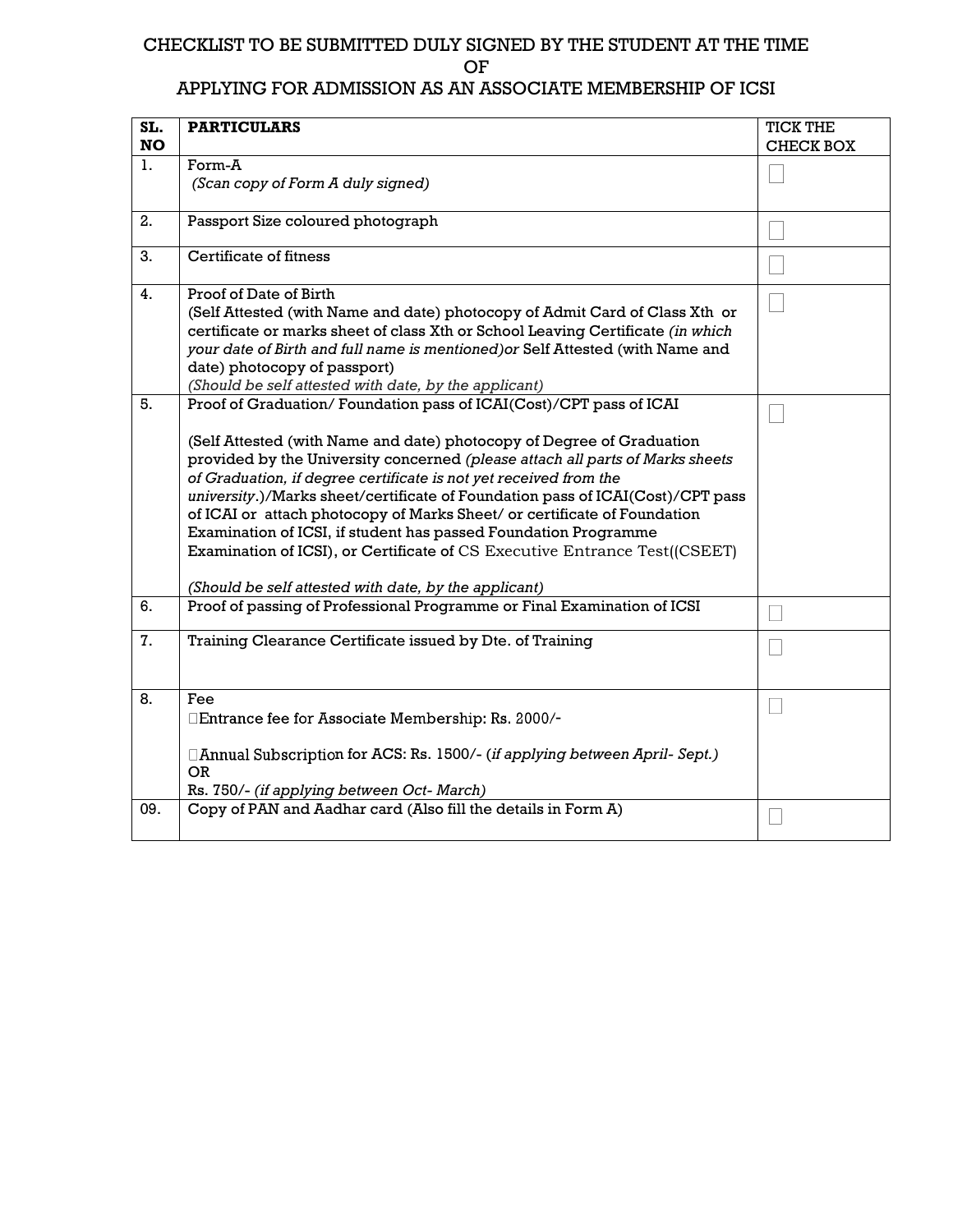## **FORM 'A' APPLICATION FOR ADMISSION AS AN ASSOCIATE MEMBER**

[See Reg.  $5(1)$ ]

To,

The Secretary to the Council of The Institute of Company Secretaries of India 'ICSI House', 22, Institutional Area, Lodi Road, New Delhi - 110 003



Sir,

I hereby apply for admission as Associate Member of the Institute of Company Secretaries of India in accordance with the provisions contained in the Company Secretaries Act, 1980 and the Regulations made there under and declare that I am not subject to any of the disabilities stated in the Act or the regulations of the Institute. The required particulars are furnished below:

| 1.               | Name in Full                                                                               |                                                                                           |
|------------------|--------------------------------------------------------------------------------------------|-------------------------------------------------------------------------------------------|
|                  | (In Block Letters)                                                                         |                                                                                           |
|                  |                                                                                            |                                                                                           |
|                  |                                                                                            | <b>First Name</b><br>Surname<br>Middle Name                                               |
| 2.               | Father's Name                                                                              |                                                                                           |
| 3.               | Date of Birth*                                                                             |                                                                                           |
|                  |                                                                                            | Month Year<br>Day                                                                         |
| $\overline{4}$ . | Nationality<br>(i)                                                                         |                                                                                           |
|                  | (ii)<br>Citizenship                                                                        | the control of the control of the control of the control of the control of the control of |
|                  | Domicile<br>(iii)<br>(Permanent place of residence)                                        |                                                                                           |
| $\overline{5}$ . | If not an Indian citizen, whether<br>Certificate of Indian Domicile has<br>been obtained** | Yes<br>N <sub>o</sub>                                                                     |
| 6.               | Educational/Professional<br>Qualifications                                                 | <u> 1980 - Johann Barbara, martxa alemaniar amerikan a</u>                                |
| $\overline{7}$ . | Address (In Capital Letters)<br>Professional***<br>(i)                                     | Designation                                                                               |
|                  |                                                                                            |                                                                                           |
|                  |                                                                                            |                                                                                           |
|                  |                                                                                            |                                                                                           |
|                  |                                                                                            |                                                                                           |
|                  |                                                                                            |                                                                                           |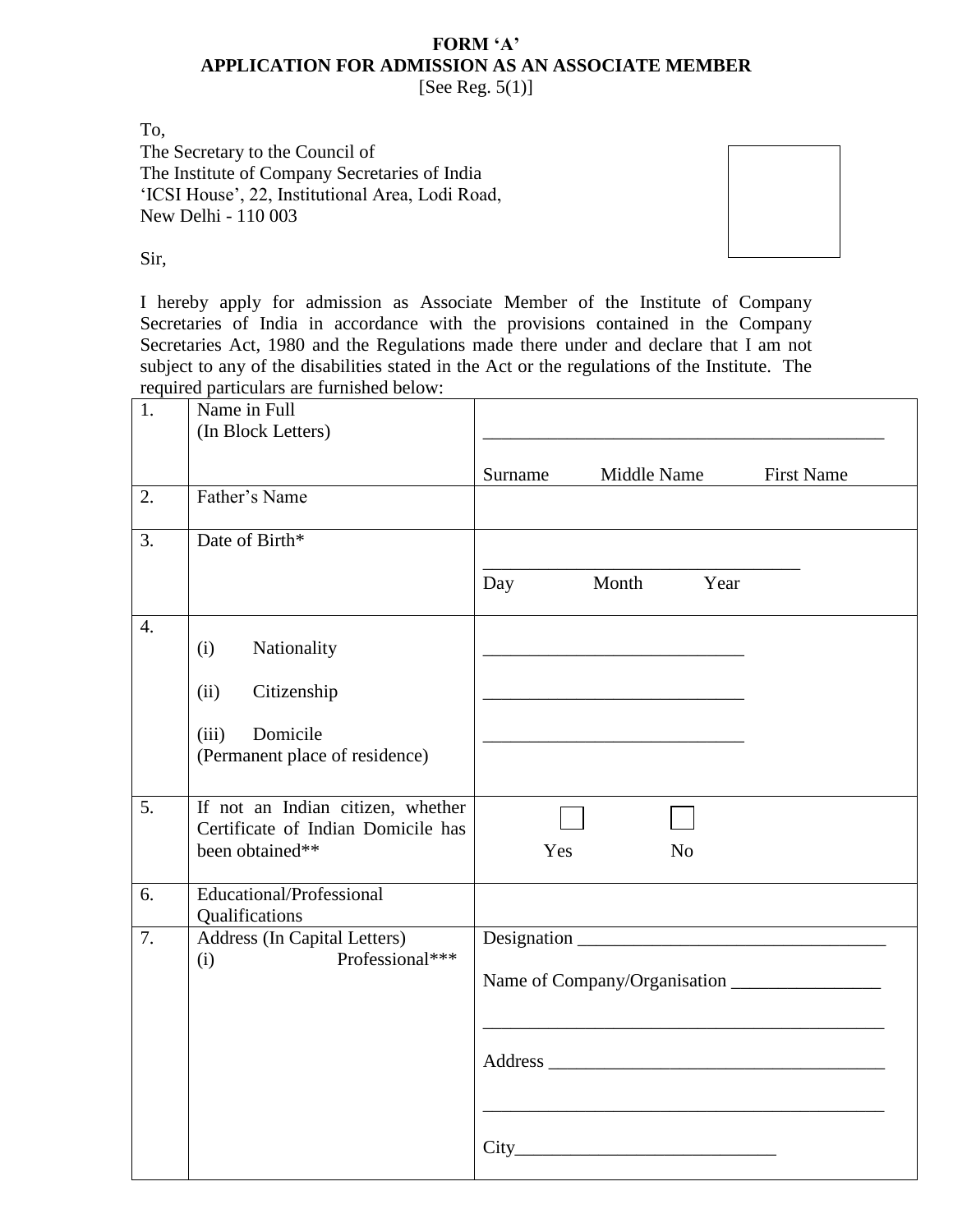|   |                                                              | State                                                                                                                                                                                                                                                                                                                                                                                                        |
|---|--------------------------------------------------------------|--------------------------------------------------------------------------------------------------------------------------------------------------------------------------------------------------------------------------------------------------------------------------------------------------------------------------------------------------------------------------------------------------------------|
|   |                                                              | Pin Code                                                                                                                                                                                                                                                                                                                                                                                                     |
|   |                                                              |                                                                                                                                                                                                                                                                                                                                                                                                              |
|   |                                                              |                                                                                                                                                                                                                                                                                                                                                                                                              |
|   |                                                              | Website:                                                                                                                                                                                                                                                                                                                                                                                                     |
|   |                                                              |                                                                                                                                                                                                                                                                                                                                                                                                              |
|   |                                                              |                                                                                                                                                                                                                                                                                                                                                                                                              |
|   | (ii) Residential                                             |                                                                                                                                                                                                                                                                                                                                                                                                              |
|   |                                                              |                                                                                                                                                                                                                                                                                                                                                                                                              |
|   |                                                              |                                                                                                                                                                                                                                                                                                                                                                                                              |
|   |                                                              |                                                                                                                                                                                                                                                                                                                                                                                                              |
|   |                                                              | State                                                                                                                                                                                                                                                                                                                                                                                                        |
|   |                                                              | Pin Code                                                                                                                                                                                                                                                                                                                                                                                                     |
|   |                                                              |                                                                                                                                                                                                                                                                                                                                                                                                              |
|   |                                                              | Telephone No.                                                                                                                                                                                                                                                                                                                                                                                                |
|   |                                                              |                                                                                                                                                                                                                                                                                                                                                                                                              |
|   | (iii) Address for all correspondence                         | E-mail $\frac{1}{\sqrt{1-\frac{1}{2}}\sqrt{1-\frac{1}{2}}\sqrt{1-\frac{1}{2}}\sqrt{1-\frac{1}{2}}\sqrt{1-\frac{1}{2}}\sqrt{1-\frac{1}{2}}\sqrt{1-\frac{1}{2}}\sqrt{1-\frac{1}{2}}\sqrt{1-\frac{1}{2}}\sqrt{1-\frac{1}{2}}\sqrt{1-\frac{1}{2}}\sqrt{1-\frac{1}{2}}\sqrt{1-\frac{1}{2}}\sqrt{1-\frac{1}{2}}\sqrt{1-\frac{1}{2}}\sqrt{1-\frac{1}{2}}\sqrt{1-\frac{1}{2}}\sqrt{1-\frac{1}{2}}\sqrt{1-\frac{1}{2$ |
|   | (Please tick desired address)                                | Professional Residential                                                                                                                                                                                                                                                                                                                                                                                     |
| 8 |                                                              |                                                                                                                                                                                                                                                                                                                                                                                                              |
|   | student for Company Secretaries                              | Name of the body                                                                                                                                                                                                                                                                                                                                                                                             |
|   | Examinations conducted by the<br>Company Law Board/Dissolved | Passed in (Month & Year)                                                                                                                                                                                                                                                                                                                                                                                     |
|   | Company/Institute with month &                               | Licentiate No. (if enrolled as Licentiate<br>ICSI)                                                                                                                                                                                                                                                                                                                                                           |
|   | year of passing the<br>Final                                 |                                                                                                                                                                                                                                                                                                                                                                                                              |
|   | examination                                                  |                                                                                                                                                                                                                                                                                                                                                                                                              |
|   |                                                              |                                                                                                                                                                                                                                                                                                                                                                                                              |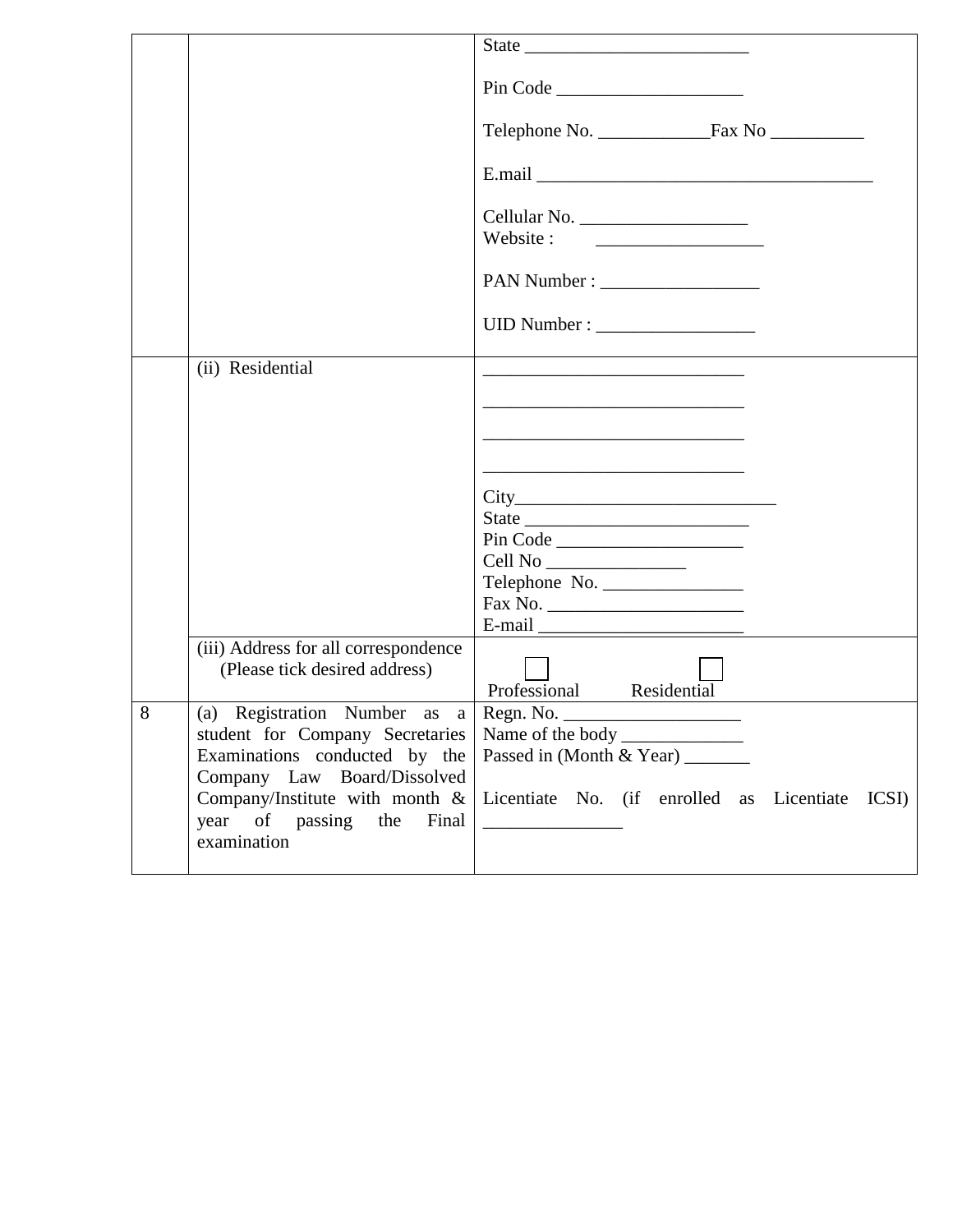|    | Particulars of such other<br>(b)<br>secretaryship<br>company<br>qualification acquired from foreign                                                                                                                                                                                                                         | (i)        |                      | Name of Foreign Body                                                                                                |
|----|-----------------------------------------------------------------------------------------------------------------------------------------------------------------------------------------------------------------------------------------------------------------------------------------------------------------------------|------------|----------------------|---------------------------------------------------------------------------------------------------------------------|
|    | body recognised by the Central<br>Government/the Council as being<br>equivalent<br>the<br>Institute's<br>to                                                                                                                                                                                                                 | (ii)       |                      | Student Registration No.                                                                                            |
|    | examination and training                                                                                                                                                                                                                                                                                                    | (iii)      |                      | Date of Registration __                                                                                             |
|    |                                                                                                                                                                                                                                                                                                                             | (iv)       |                      | Month, year & place from where<br>appeared for the Final Examination of that body                                   |
|    |                                                                                                                                                                                                                                                                                                                             | (v)        | admission            | Membership number, date & place of                                                                                  |
|    |                                                                                                                                                                                                                                                                                                                             |            | Membership No.       |                                                                                                                     |
| 9  |                                                                                                                                                                                                                                                                                                                             | Date       |                      | Place<br>Details of Practical experience acquired as provided under regulation 46 AB (1) or 48 of                   |
|    | Company Secretaries Regulations, 1982 (as amended upto 1 <sup>st</sup> April, 2014)                                                                                                                                                                                                                                         |            |                      |                                                                                                                     |
|    | Name of the organisation, paid-<br>up share capital/reserves, if any                                                                                                                                                                                                                                                        |            | Period               | of<br>supervisory<br>Nature<br>Experience with designation                                                          |
|    |                                                                                                                                                                                                                                                                                                                             | From       | To                   |                                                                                                                     |
| 10 |                                                                                                                                                                                                                                                                                                                             |            |                      | Details of practical training undergone under regulation 50 of the Company Secretaries                              |
|    | training structure.<br>Name of organisation                                                                                                                                                                                                                                                                                 |            |                      | for Executive Programme on or before 31 <sup>st</sup> March, 2014 who did not opt for the new<br>Period of Training |
|    |                                                                                                                                                                                                                                                                                                                             | From       |                      | To                                                                                                                  |
| 11 | Details of training undergone with specialized agency under regulation 50(b) of the Company<br>Secretaries Regulations, 1982 under the old training structure applicable to the students<br>registered for Executive Programme on or before 31 <sup>st</sup> March, 2014 who did not opt for<br>the new training structure. |            |                      |                                                                                                                     |
|    | Period of Training                                                                                                                                                                                                                                                                                                          |            |                      |                                                                                                                     |
|    | Name of Organisation                                                                                                                                                                                                                                                                                                        | From       |                      | To                                                                                                                  |
|    |                                                                                                                                                                                                                                                                                                                             |            |                      |                                                                                                                     |
| 12 | Details of total or partial exemption from training granted under regulation 46 AB (2) or 48,<br>51, 52 & 53                                                                                                                                                                                                                |            |                      |                                                                                                                     |
|    | Period                                                                                                                                                                                                                                                                                                                      | Regulation | Details of Exemption | Nature of Training                                                                                                  |
|    |                                                                                                                                                                                                                                                                                                                             |            |                      |                                                                                                                     |
| 13 | Details of Management Skills Orientation Programme (MSOP) /(SMTP) attended :<br>(i) Organized by : $\_\_$                                                                                                                                                                                                                   |            |                      |                                                                                                                     |
|    | (ii) Period :<br>From                                                                                                                                                                                                                                                                                                       |            | To                   |                                                                                                                     |
| 14 | I hereby declare that I am/am not a permanent resident of India/resident outside India under<br>the Foreign Exchange Management Act, 1999.                                                                                                                                                                                  |            |                      |                                                                                                                     |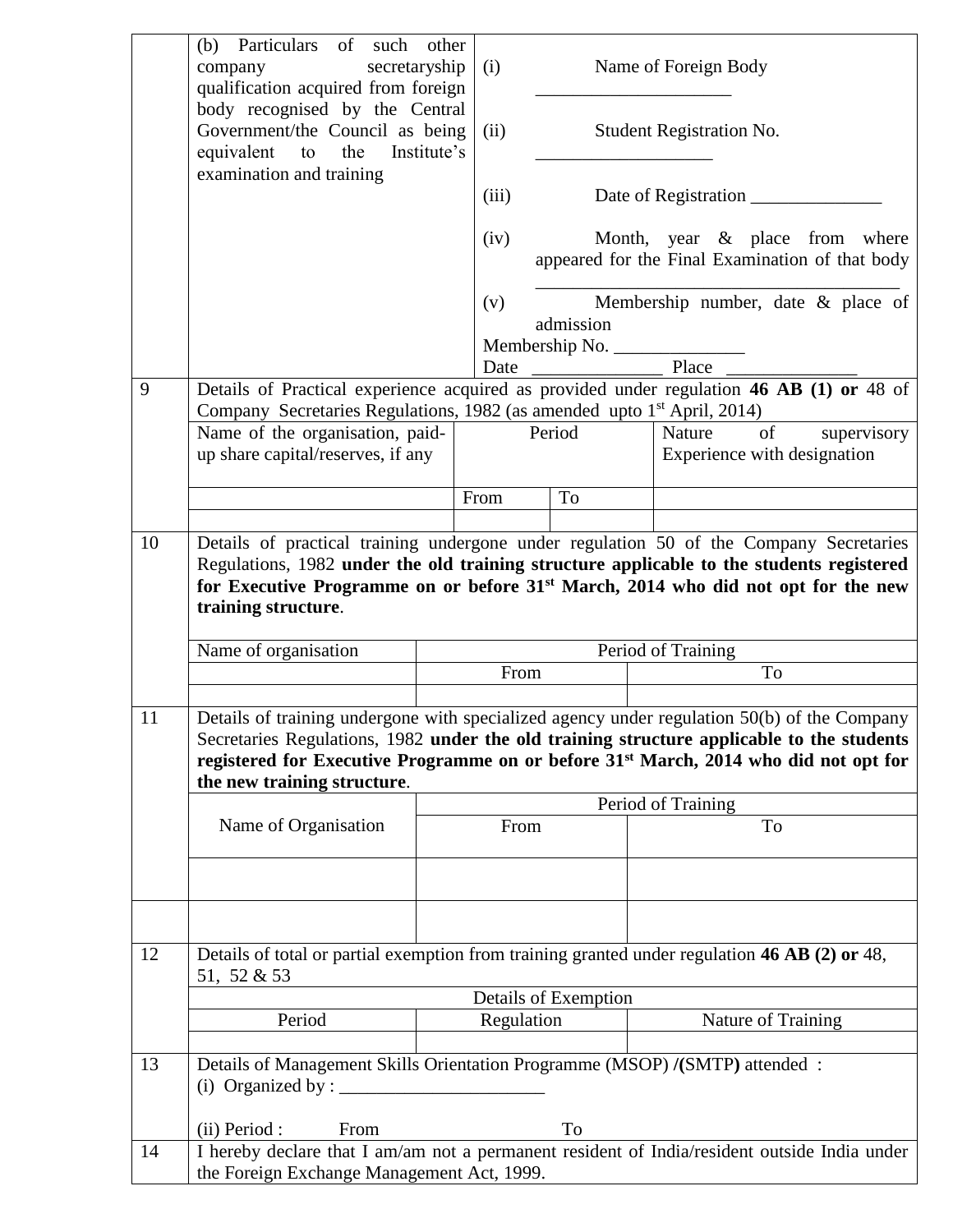| 15 | I hereby undertake that if admitted as an associate member of the Institute, I shall be bound by<br>the Company Secretaries Act, 1980 and the regulations made there-under as amended from<br>time to time and shall abide by such bye-laws, rules, standing orders, directions, conditions or<br>guidelines as may be laid down by the Council and made applicable to me from time to time.                                            |
|----|-----------------------------------------------------------------------------------------------------------------------------------------------------------------------------------------------------------------------------------------------------------------------------------------------------------------------------------------------------------------------------------------------------------------------------------------|
| 16 | I enclose<br>Two fitness certificates from two members having at least three years standing<br>i.<br>as members of the Institute.<br>ii. Specimen signature card with photograph.<br>iii. I voluntarily submit my CSBF application form for enrolment as member of<br>Company Secretaries Benevolent Fund with a DD/Cheque for Rs. 10,000/-<br>drawn in favour of 'Company Secretaries Benevolent Fund' towards Life<br>Membership fee. |
|    | Note: Please upload photo image and signature after getting ACS Membership<br>Number.                                                                                                                                                                                                                                                                                                                                                   |
|    |                                                                                                                                                                                                                                                                                                                                                                                                                                         |

I solemnly declare that what I have stated above is true and correct to the best of my knowledge and belief.

---------------------------------------------------------------------------------------------------------

Yours faithfully,

Place Date

Signature

| $\ast$ | Applicant is requested to attach photocopies of certificates of his/her date of birth<br>and degree Examination(s) self attested (with name and date).                                                           |
|--------|------------------------------------------------------------------------------------------------------------------------------------------------------------------------------------------------------------------|
| $**$   | Applicant is requested to attach certificate of Indian Domicile in original<br>along with Photostat copy thereof, if applicable.                                                                                 |
| ***    | In case professional address is not provided, the residential<br>address would be treated as professional address and also<br>communication address by default and the same would be displayed on<br>the website |
| ****   | $\text{Rs. } 2000/-$<br><b>Entrance Fee</b><br>Rs. 1500/-<br>Annual Associate Membership Fee (Rs. 750/- if admitted during<br>October-March)                                                                     |
|        |                                                                                                                                                                                                                  |

**Total Rs. 3,500/- (**Excluding GST@18%)